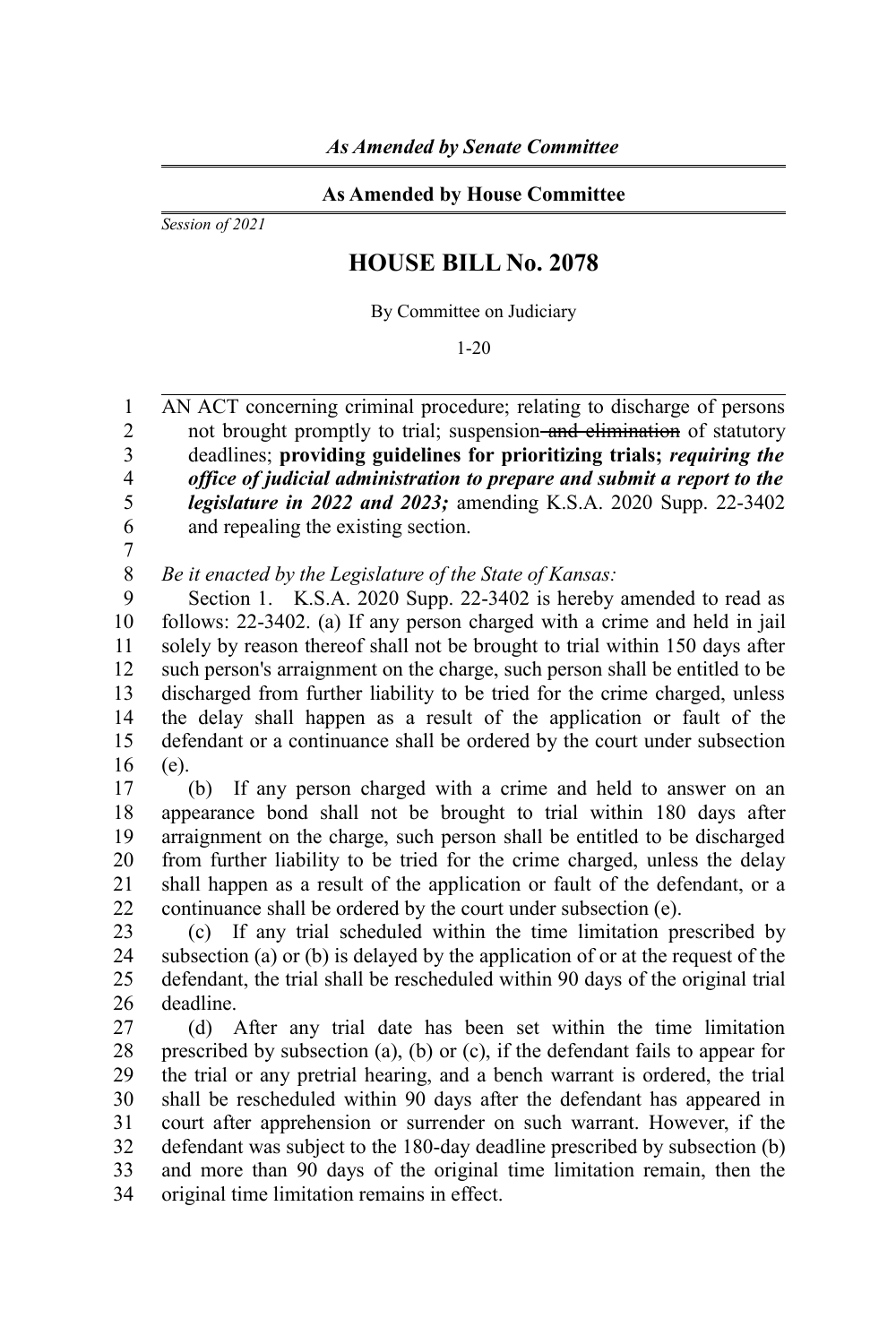(e) For those situations not otherwise covered by subsection (a), (b) or (c), the time for trial may be extended for any of the following reasons: 1 2

3 4

5 6

(1) The defendant is incompetent to stand trial. If the defendant is subsequently found to be competent to stand trial, the trial shall be scheduled as soon as practicable and in any event within 90 days of such finding;

(2) a proceeding to determine the defendant's competency to stand trial is pending. If the defendant is subsequently found to be competent to stand trial, the trial shall be scheduled as soon as practicable and in any event within 90 days of such finding. However, if the defendant was subject to the 180-day deadline prescribed by subsection (b) and more than 90 days of the original time limitation remain, then the original time limitation remains in effect. The time that a decision is pending on competency shall never be counted against the state; 7 8 9 10 11 12 13 14

(3) there is material evidence which is unavailable; that reasonable efforts have been made to procure such evidence; and that there are reasonable grounds to believe that such evidence can be obtained and trial commenced within the next succeeding 90 days. Not more than one continuance may be granted the state on this ground, unless for good cause shown, where the original continuance was for less than 90 days, and the trial is commenced within 120 days from the original trial date; or 15 16 17 18 19 20 21

(4) because of other cases pending for trial, the court does not have sufficient time to commence the trial of the case within the time fixed for trial by this section. Not more than one continuance of not more than 30 days may be ordered upon this ground. 22 23 24 25

(f) In the event a mistrial is declared, a motion for new trial is granted or a conviction is reversed on appeal to the supreme court or court of appeals, the time limitations provided for herein shall commence to run from the date the mistrial is declared, the date a new trial is ordered or the date the mandate of the supreme court or court of appeals is filed in the district court. 26 27 28 29 30 31

(g) If a defendant, or defendant's attorney in consultation with the defendant, requests a delay and such delay is granted, the delay shall be charged to the defendant regardless of the reasons for making the request, unless there is prosecutorial misconduct related to such delay. If a delay is initially attributed to the defendant, but is subsequently charged to the state for any reason, such delay shall not be considered against the state under subsections (a), (b) or (c) and shall not be used as a ground for dismissing a case or for reversing a conviction unless not considering such delay would result in a violation of the constitutional right to a speedy trial or there is prosecutorial misconduct related to such delay. 32 33 34 35 36 37 38 39 40 41

(h) When a scheduled trial is scheduled within the period allowed by subsections (a), (b) or (c) and is delayed because a party has made or filed 42 43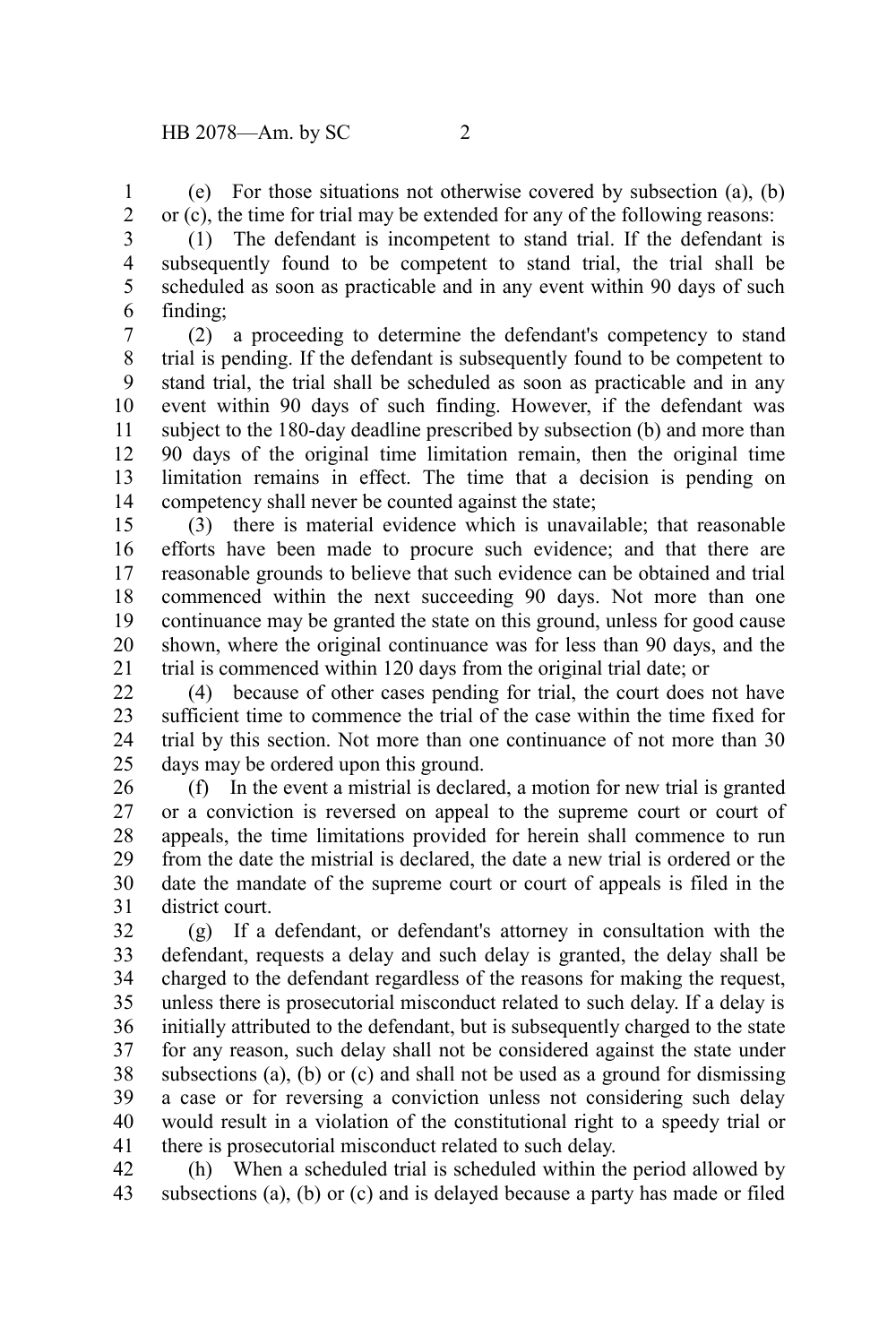a motion, or because the court raises a concern on its own, the time elapsing from the date of the making or filing of the motion, or the court's raising a concern, until the matter is resolved by court order shall not be considered when determining if a violation under subsections (a), (b) or (c) has occurred. If the resolution of such motion or concern by court order occurs at a time when less than 30 days remains under the provisions of subsections (a), (b) or (c), the time in which the defendant shall be brought

to trial is extended 30 days from the date of the court order. (i) If the state requests and is granted a delay for any reason provided in this statute, the time elapsing because of the order granting the delay shall not be subsequently counted against the state if an appellate court later determines that the district court erred by granting the state's request unless not considering such delay would result in a violation of the constitutional right to a speedy trial or there is prosecutorial misconduct related to such delay. 9 10 11 12 13 14 15

(j) The chief justice of the Kansas supreme court may issue an order to extend or suspend any deadlines or time limitations established in this section pursuant to K.S.A. 2020 Supp. 20-172, and amendments thereto. When an order issued pursuant to K.S.A. 2020 Supp. 20-172, and amendments thereto, is terminated, any trial scheduled to occur during the time such order was in effect shall be placed back on the court schedule within 150 days *The provisions of this section shall be suspended until May 1, 2024 2023, in all criminal cases filed prior to the effective date of this act*. 16 17 18 19 20 21 22 23 24

*(k) The provisions of this section shall not apply in any criminal case filed on or after the effective date of this act* **When prioritizing cases for trial, trial courts shall consider relevant factors, including, but not limited to, the:** 25 26 27 28

- **(1) Trial court's calendar;** 29
- **(2) relative prejudice to the defendant;** 30
	- **(3) defendant's assertion of the right to speedy trial;**

**(4) calendar of trial counsel;** 32

31

33

- **(5) availability of witnesses; and**
- **(6) relative safety of the proceedings to participants as a result of the response to the COVID-19 public health emergency in the judicial district***.* 34 35 36
- *(l) The office of judicial administration shall prepare and submit a report to the senate standing committee on judiciary and the house of representatives standing committee on judiciary on or before January 17, 2022, and January 16, 2023, containing the following information disaggregated by judicial district:* 37 38 39 40 41
- *(1) The number of pending criminal cases on January 1, 2022, and January 1, 2023, respectively;* 42 43